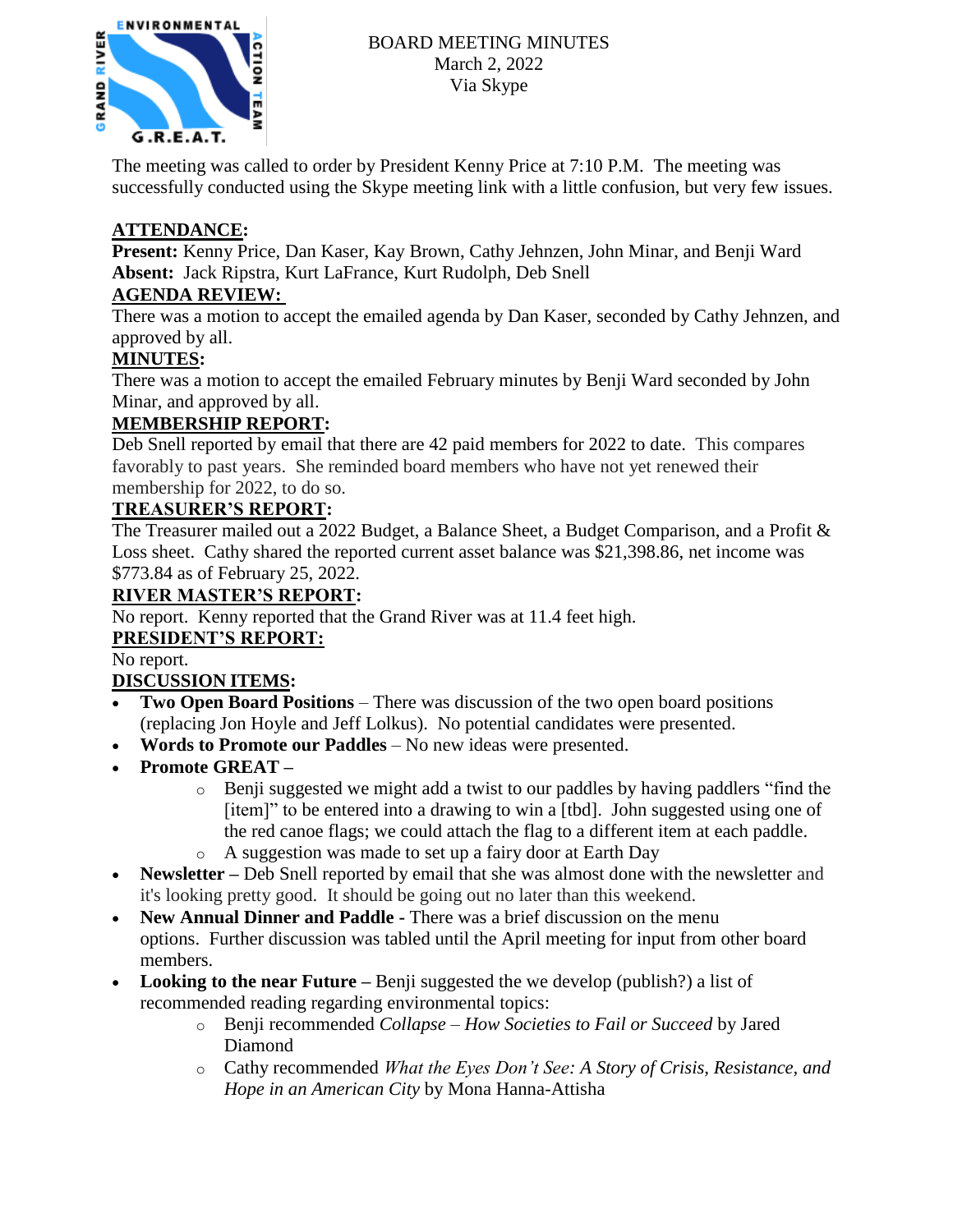

# **STANDING COMMITTEES:**

**Communication/Newsletter:** The new format will be similar to the Jackson County Conservation District monthly email. It should be going out no later than this weekend, 03/06/2022.

**Finances:** No report. **Activities & Calendar:** No report. **Education & Advocacy:** No report. **Annual Cleanup:** No report. **Nominations:** No report. **GREAT Equipment:** No report. **River Debris Removal:** see above **GREAT land and building:** No report.

## **AD HOC COMMITTEES:**

**Grand River Trail Map and Booklet:** No report. **Water Trail:** No report.

### **RELATED GROUPS:**

**Watershed Council**: No report.

**Earth Day:** The 2022 Earth Day event is scheduled for Saturday, April 22<sup>nd</sup> at Cascades Park from 1-4 pm, near the band shell. The GREAT board has not yet determined if we will have kayaks for paddling. **JCCD:** No report.

## **UNFINISHED BUSINESS:**

There was no unfinished business.

#### **NEW BUSINESS:**

There was no new business.

The next monthly meeting will be on April 6th at 7:00 pm on the Skype link; <https://join.skype.com/shKQuZyOqqJh>

#### **ADJOURNMENT:**

There was a motion to adjourn the meeting by Dan, seconded by John, right after Kenny lost his Skype connection; the meeting was adjourned at 8:03 pm.

Cathy Jehnzen Recorder of Minutes

*The mission of GREAT is to promote the protection and preservation of the Grand River Watershed through activities and educational programs.*